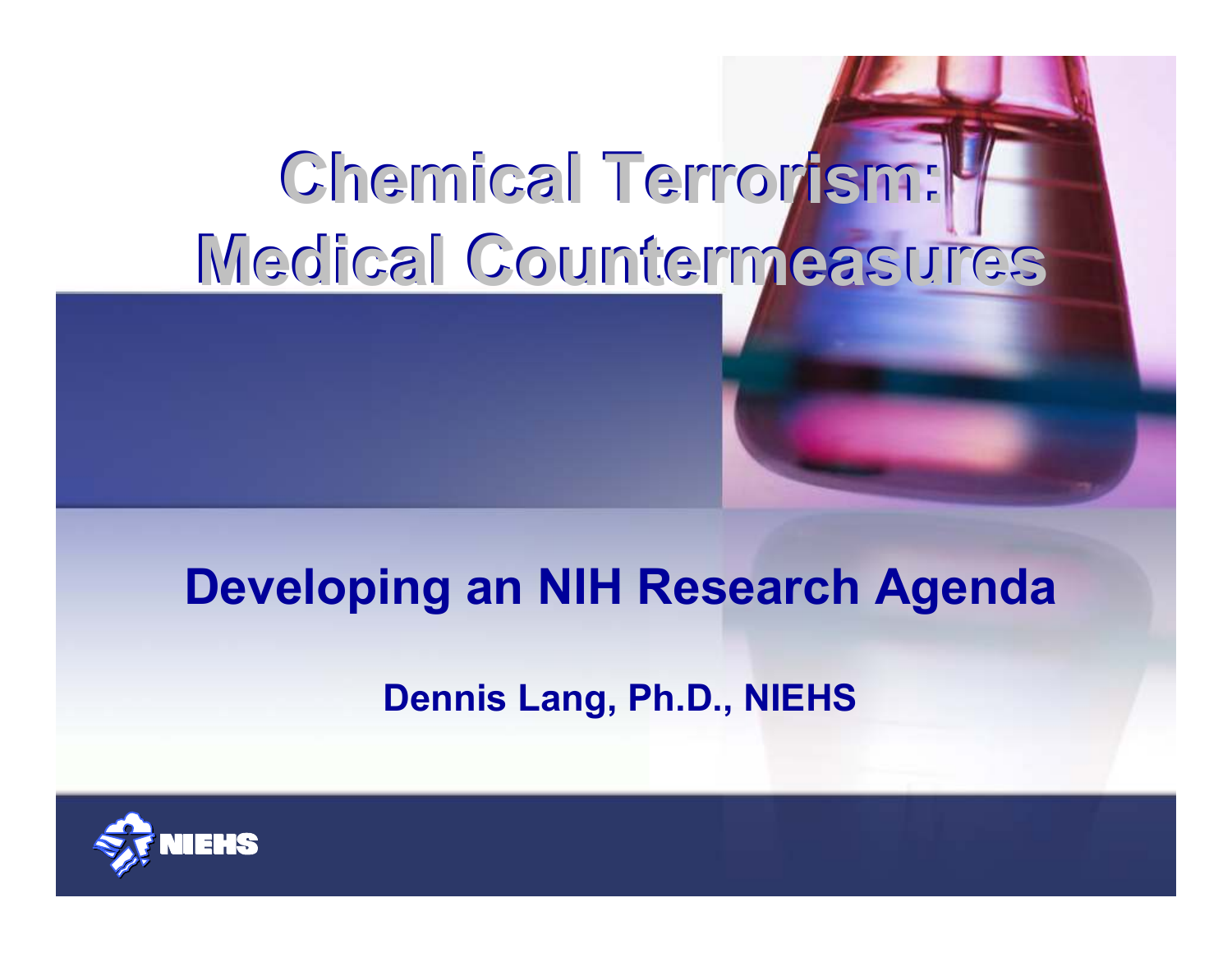

### Threat Agents of Concern

Toxic Industrial Chemicals (TICs) cyanide, ammonia, etc. Blister agents – sulfur mustard Nerve Agents - sarin, soman, tabun, VX Choking agents – phosgene, chlorine Plant toxins - ricin Aquatic toxins - brevetoxin, ciguratoxin, microcystin Fungal toxins - aflatoxin, mycotoxins Animal toxins - tetrodotoxin, saxitoxin, snake, frog, other venoms

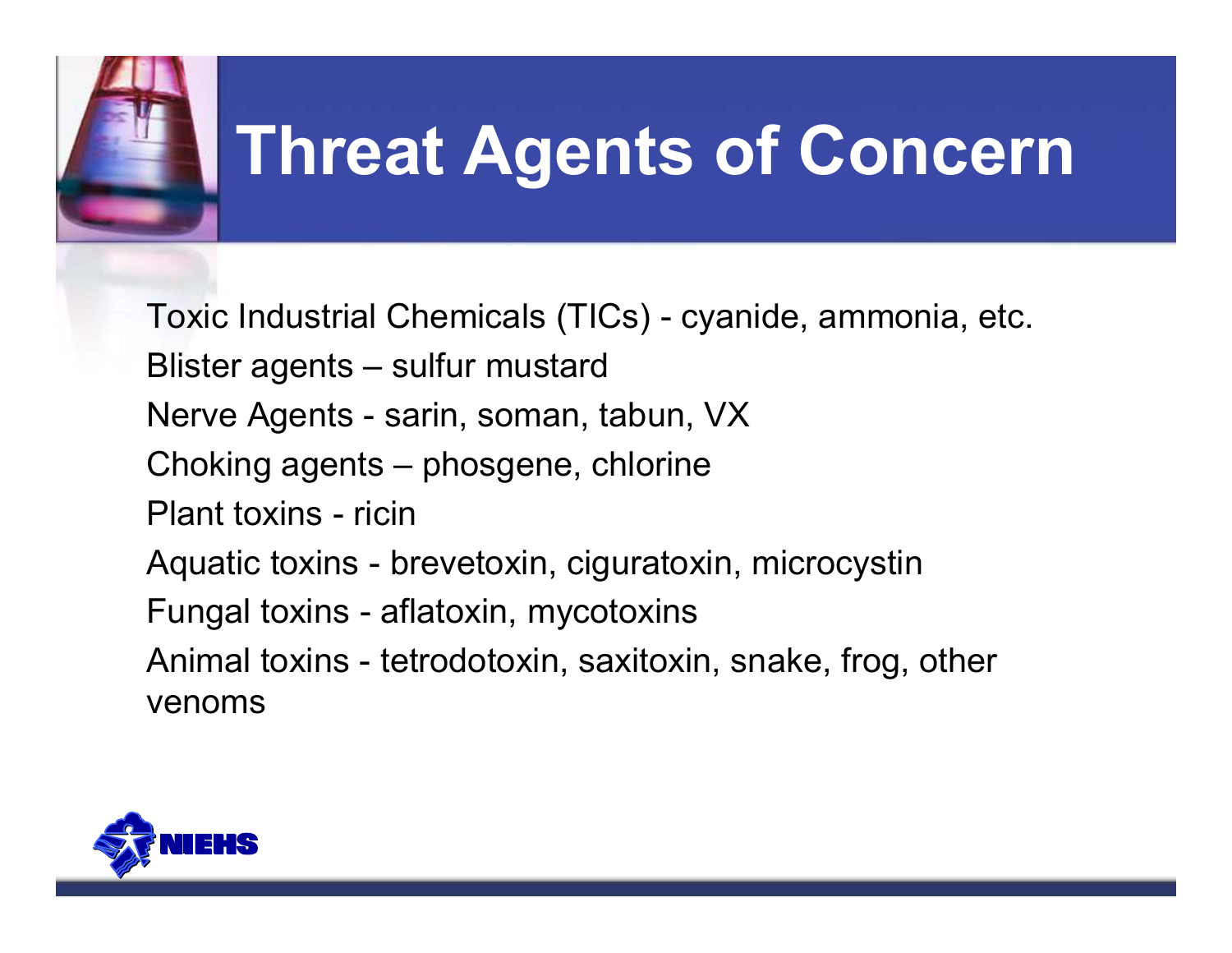

### Federal Agency Responsibilities

Currently <u>no federally-sponsored research program</u> focused on development of medical countermeasures to be used in civilian populations following <sup>a</sup> chemical attack.

CDC/NIOSH – Improving personal protection (masks & respirators) CDC & ATSDR# – New laboratory tests/assays, investigation of incidents with suspected chemical releases FDA & USDA – Investigating ways to detect and measure toxic substances in foods

# Agency for Toxic Substances and Disease Registry

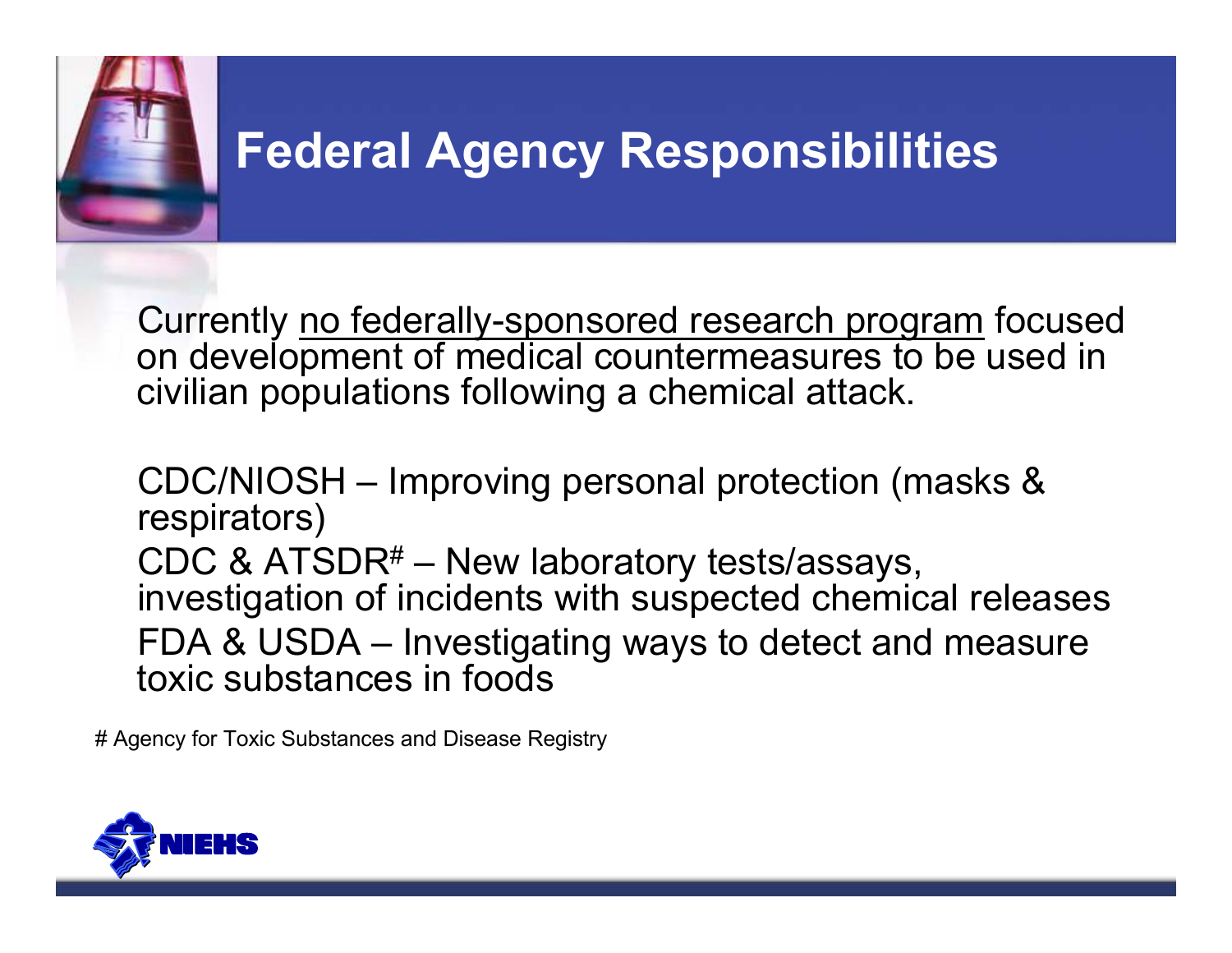

### FY '06 Objectives

Develop and implement an NIH Research Strategic Plan on medical countermeasures against chemical agents Hold <sup>a</sup> number of workshops in FY '05 (underway) to determine needs (cyanide, anticonvulsants, pulmonary edema)

Develop <sup>a</sup> number of new initiatives

NIAID, NIEHS, NINDS, NHLBI are major participants

Anticipate approximately \$50 M commitment on behalf of DHHS for this effort

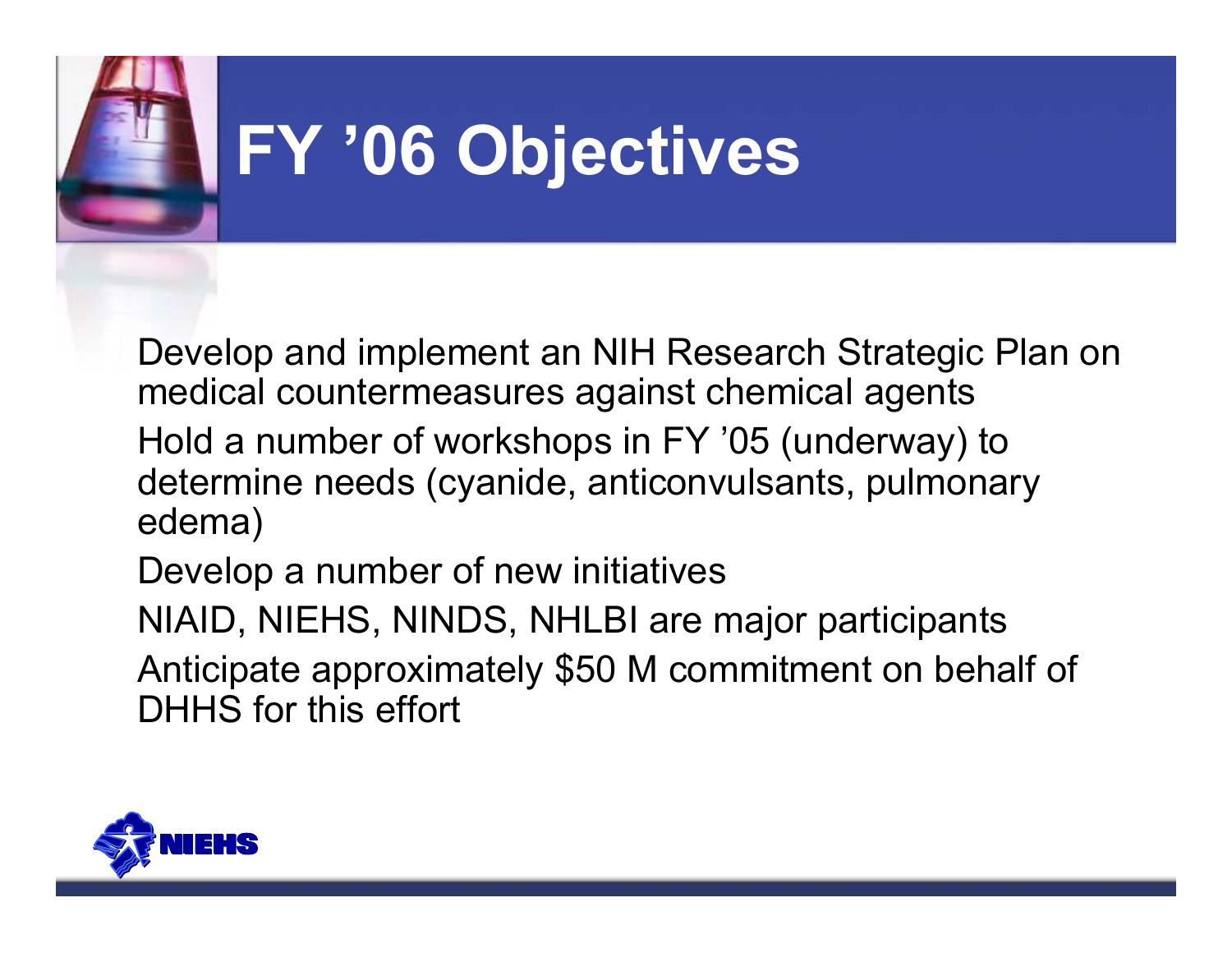

### Goals of Program

Product development and deployment for civilians is the goal

Establish Medical Research Centers for Chemical Countermeasures – Include researchers from academia, industry, and government.

- host response and repair
- mechanisms of chemical injury
- acute and chronic effects
- diagnostics, biomarkers
- therapeutics
- protectants
- health effects of low-level exposure

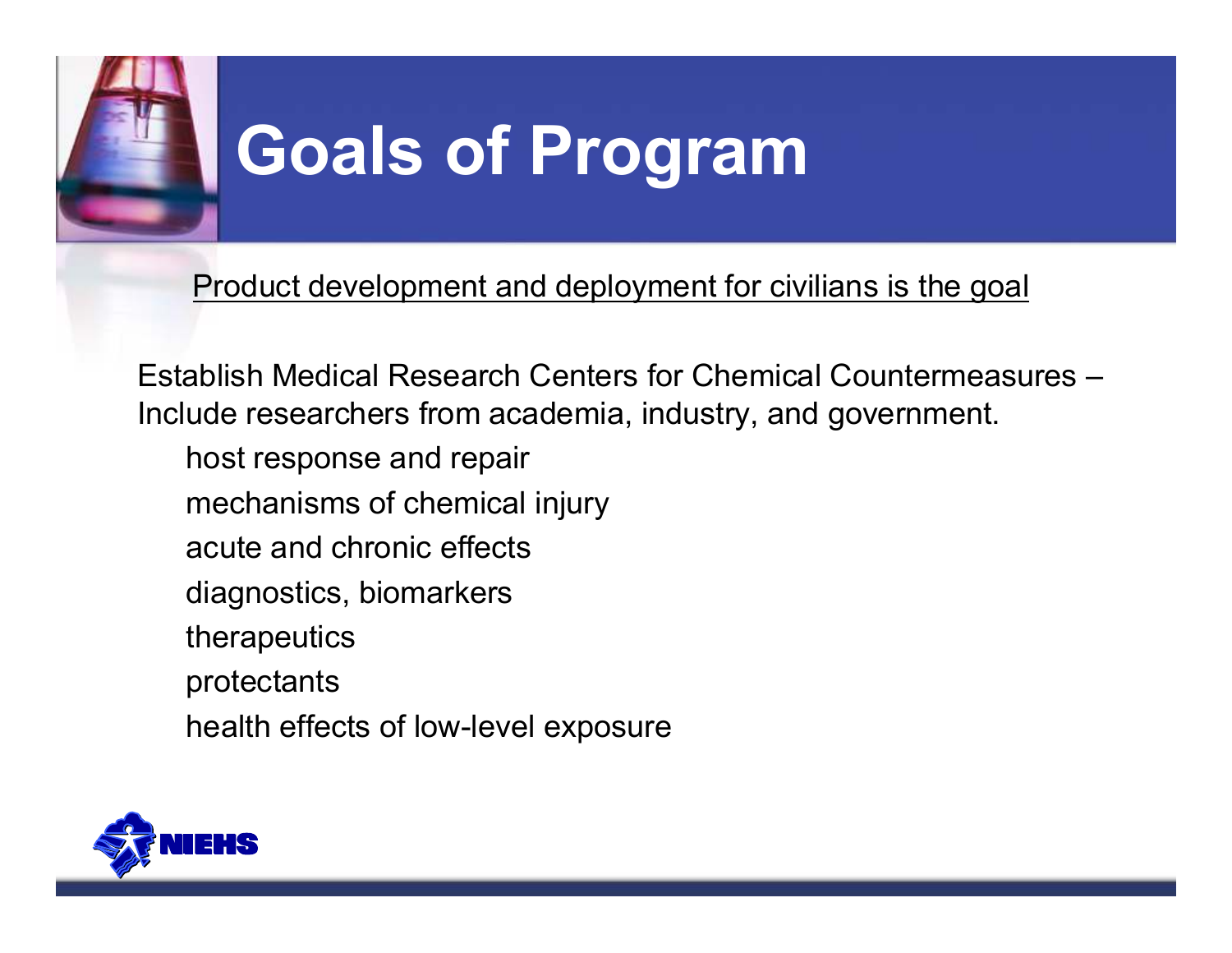

FDA-approved Drugs – Expand indications for use against chemical threat agents (e.g., anti-seizure drugs and neuroprotectants).

Civilian application of military products – Develop Interagency Agreement with U.S. Army and USAMRICD to address product development needs.

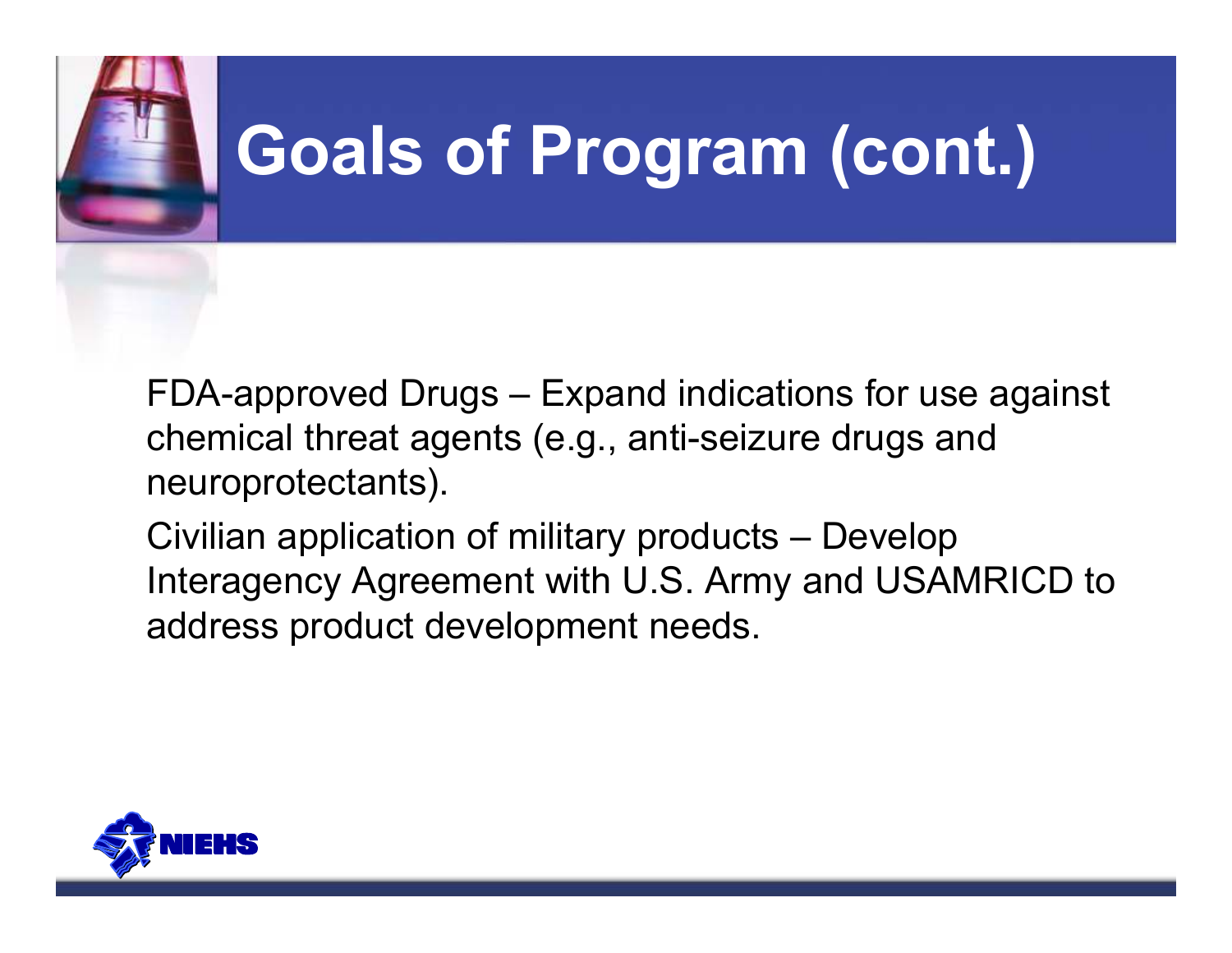

## NIEHS Intra- and Extramural Expertise

Basic biological research

- Toxicology
- Health effects (mechanisms)
- Epidemiology
- Risk assessment
- Remediation
- Training (including worker training)
- Community involvement and outreach